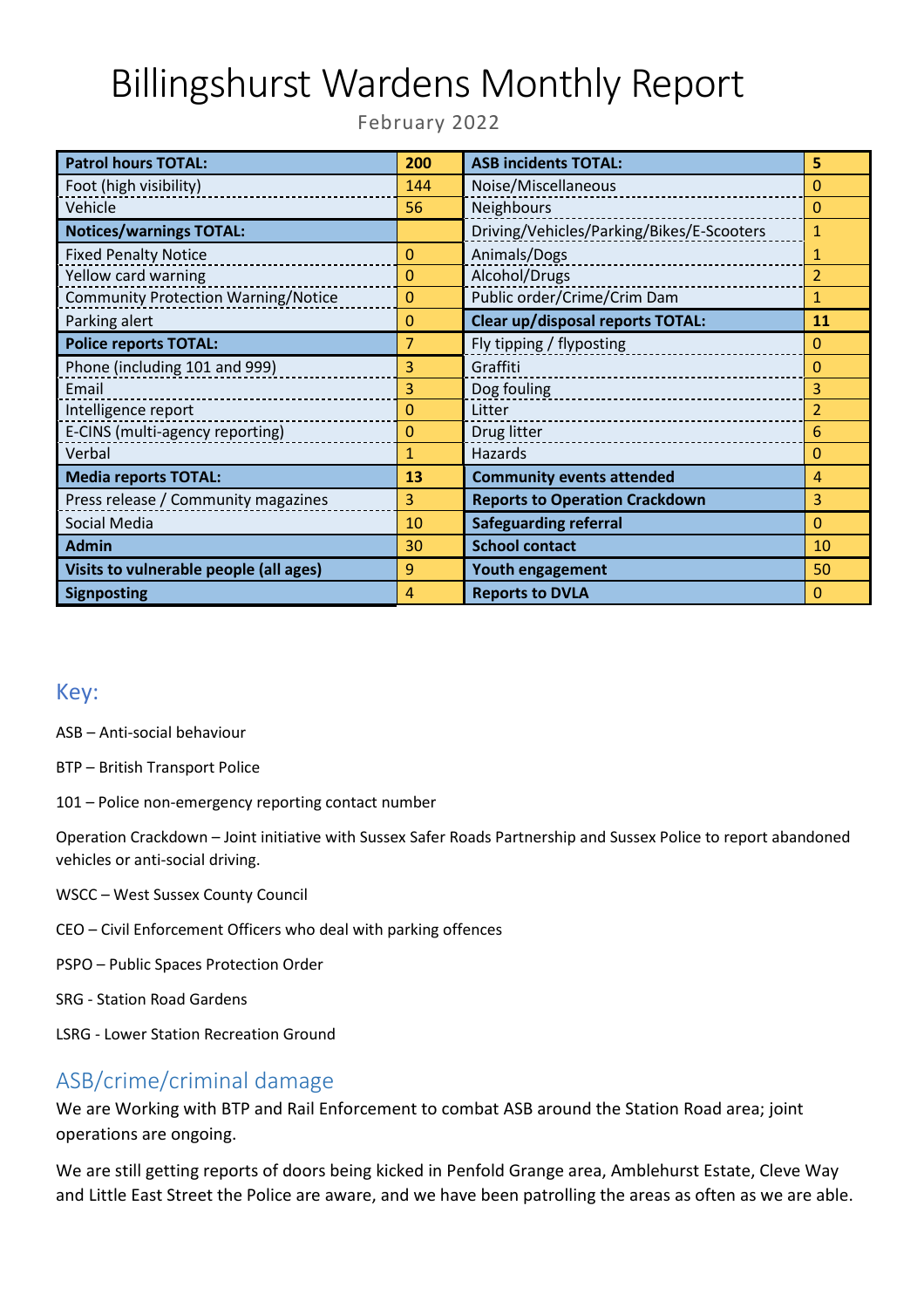Further reports of kicking doors in the Penfold Grange have been reported to us and the Police, one of these incidences resulted in a door being damaged. Police are investigating and we have increased our patrols in the area.

There has been further ASB in Sainsbury's car park; three young boys were seen kicking the toilet door, no damage was seen. Patrols have been increased in this area.

A worrying report was made by a member of the public, who was driving (on the A29) under the bridge that goes to Jubilee Fields, when a wooden post landed on her car. Some young people were seen on the bridge who then run off. This was reported to the Police by the victim. We have increased our patrols to the area.

Male who has been banned from the village was requested to leave and his alcohol was confiscated from him.

A report has been received from a resident regarding ASB in Jengers Passage; we patrolled the area and dispersed a group of young people. This was also reported to the Police who have been sent CCTV images by the resident. This will be shown to the school in hope they can identify those in the images.

A male we believe to have visited our area before has been reported to 101 after being seen in a village nearby with a vehicle that has an illegal number plate.

## Parking/Vehicles/Bikes/E-Scooters

A female has been warned and advised in reference to a riding e-scooter and riding it on the pavement. A vehicle has been reported to Operation Crackdown for no MOT after information received ref other issues around the vehicle.

3 Vehicles has been reported to Operation Crackdown for causing an obstruction.

### Fly tipping/littering/graffiti

We found graffiti on one of the skate ramps in the skate park in Natts Lane. This has been reported for removal.

We did a litter pick around SRG and the green shelter.

We did a litter pick along the High Street, Cleveland Gardens, around SRG, the green shelter and in Lower Station Road Rec Gd. and the Skatepark.

We did a litter pick along the High Street, Station Road, around SRG, the green shelter, Lower Station Road, both parks, Natts Lane, Stane Street, Jengers Mead.

#### Community engagement/events/meetings

Regular Tweets and Facebook posts to engage and update the community, this appears to be working well and people are now recognising us from these posts we put up.

We held a Warden drop-in at the Billingshurst Centre; there was lots of people who were at the Centre who were interested in what we do, plus one resident who is having issues with ASB; advice has been given and we will support by patrolling the area where they live.

Phone meeting with HDC Youth Provision Officer regarding Sport Activities for the next few months; we will be having more discussions regarding this and hope to have some sport activities for the young people of Billingshurst including weekly Football, monthly Futsal and Boxing. We are also liaising with Sussex Clubs for Young People regarding activities that they are looking at and how we can support them.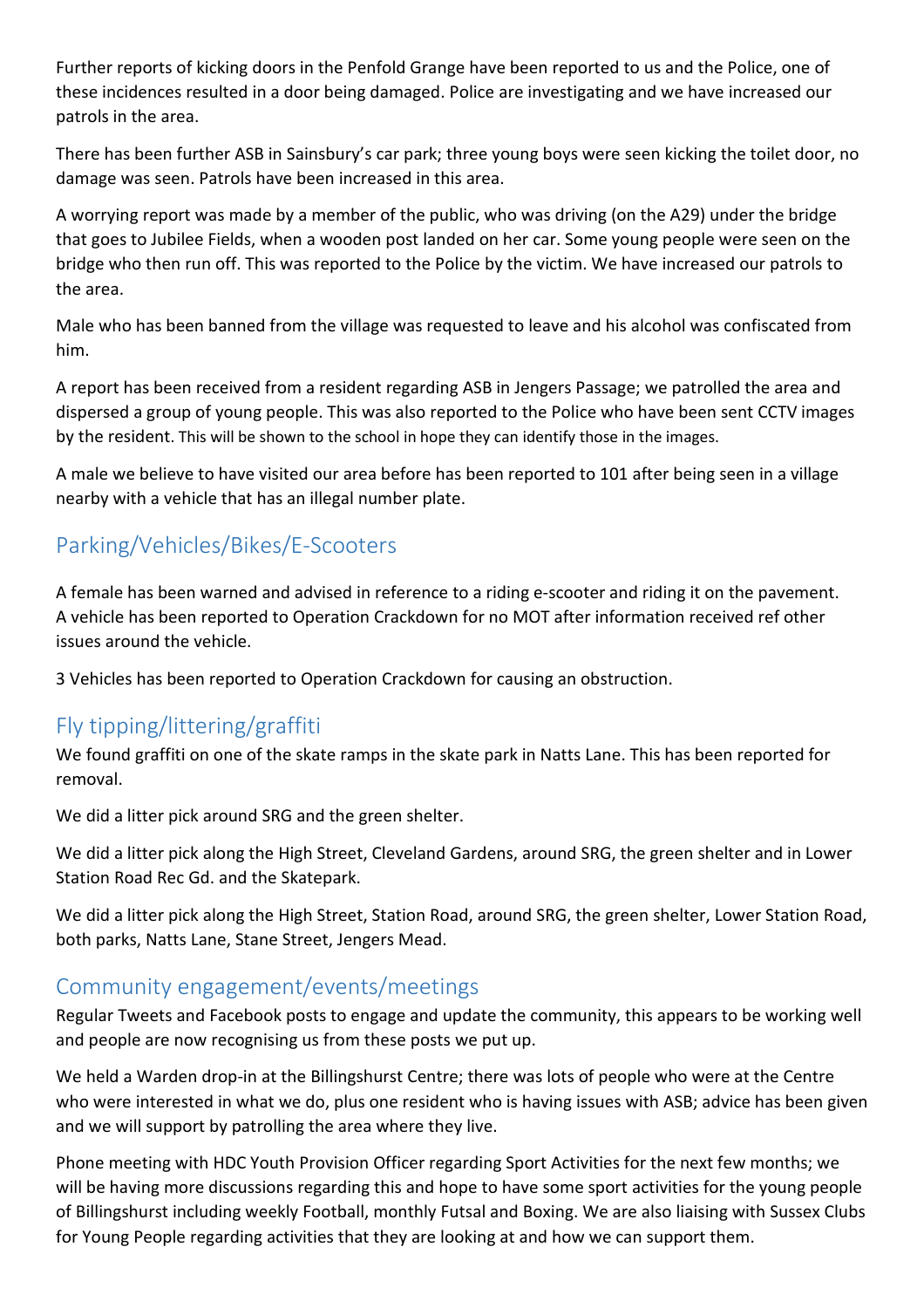One of our projects is a Boxing Programme which is being held in the Billingshurst Centre for young people between the ages of 11 – 17 years old. All of the young people have been funded by HDC, Billingshurst Lions and Billingshurst Parish Council this course is for 20 weeks, after which we hope it continues at The Weald. We have had have 50 young people attending this month over the 4 weeks.

We have had a very beneficial meeting with Billigreen and Billingshurst Community Partnership regarding intergenerational working between some of the community and the Eco Team of The Weald School. Our next meeting will be with the school to discuss the ideas that have resulted from talks with The Eco Team and Billigreen/ BCP.

We had a meeting with SCYP regarding starting the Young Peoples Voice, where young people can voice their opinions, concerns, and anything else that they feel needs discussing in a safe and supportive environment.

We had a meeting with the General Manager of the Leisure Centre to discuss ideas that we have regarding bringing the Leisure Centre out to the community, ie a Zumba class or something along those lines where anyone can join in, and also using the 4G pitch for football sessions that we will be holding for the young people.

### Patrols (foot/visible and car)

We carry out Parish-wide patrols and fly tipping checks in known hot spots.

We continue to regularly patrol the green spaces around the village to act as a deterrent and give a visible presence.

Conducting weekly patrols of the High Street to visit shops and check the area.

Regular patrol of Jubilee Fields/ Manor Fields/Cleveland Gardens/Station Road areas.

Regular patrols of Penfold Grange and Ingfield Manor.

Regular patrols of the Daux Road area and fields at rear of the industrial estate.

Regular patrol of local farms for reassurance.

Weekly patrol outside schools with CEOs and School staff.

### Elderly and youth

We meet with the school council on a regular basis, where young people discuss issues of the day or anything else they want to talk about. This brings about a lot of interesting discussions which all students on the council engage with and enjoy.

We meet with some of the older young people over at Station Road Gardens and the Skatepark on a regular basis, we have built up a very good relationship with them and they have become accepting of our presence. In fact, when the group walk past us, they also wave or say hello. This is a great achievement on our behalf, as a few months ago the group would not engage or talk with us at all.

We have completed several Doorstep Welfare visits to check care line and smoke alarms and to see if there were any other welfare issues. One resident was given crime prevention advice regarding leaving their front door unlocked. One resident will need a visit or phone call to remind them to test the alarm.

We attend two Senior Coffee Mornings as often as we can, it gives the residents time to talk to us about any issues they may be having, and we also sign post the residents to the appropriate agencies if needed.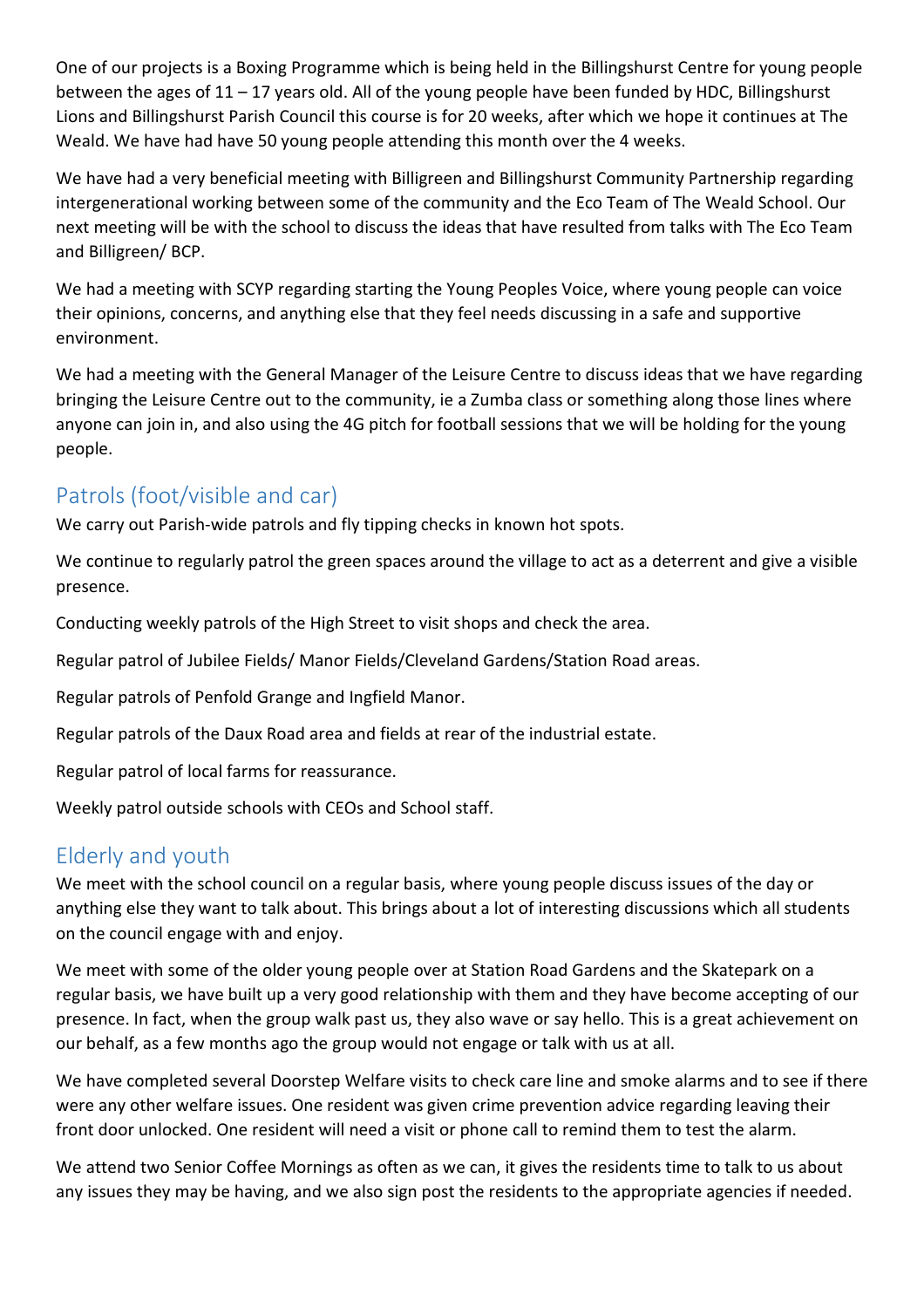We were asked to attend a meeting at The Weald by the Billingshurst Parish Chairman to discuss Road Safety around the school. This was attended by a local councillor and one of the teachers, two school captains had hoped to attend, but they are studying hard for their exams. The students have looked at Station Road and Stane Street to see what can be done to make the area safer for both The Weald students and Billingshurst Primary pupils. They provided some very good ideas, some of which will be taken forward by the local Councillor to make the area safer for everyone.

We attended the School Council, there was discussions around the school uniform, and they were making posters regarding this, most of the students will be studying for their mock exams after half term, so we wish them lots of luck.

We went to Osmund Court to introduce ourselves to the residents and ended up making tea/coffee for approx. 20 residents. It is our aim to try and visit them every other month, so they know who we are and can report issues that they are worried about.

## Licensing

## Dog related issues

We were alerted by residents regarding the discarding of cigarette butts outside flats in Roman Way, this has been reported to the housing provider. Also, in the same area there was reports of lots of dog's mess on the grass area out the front of the flats. We sprayed the mess with red paint to make pedestrians aware and to make it easier for the Environment Agency to find; the housing provider will be speaking to the residents of the flats regarding this issue.

We referred the issue to the Cleansing Department from HDC so the dog excrement can be cleaned up. However, this is not something they would do, so it has been passed back to Housing to deal with.

We were made aware of a dog being bitten by one/two dogs near Carpenters, the dog a year-old puppy was thankfully not badly injured, but obviously the puppy and owner were very shocked.

The fact both dog owners did not assist with their dogs is worrying. For an incident such as this, it will need to be reported to www.horsham.gov.uk/report/dog-attacks. If Horsham District Council receive three reports of an attack by the same dog/dogs in a six-month period, then HDC will make contact with the dog owner.

This could lead to a Fixed Penalty Notice or Community Protection Notice, both of which include a fine, and measures that need to be implemented.

# Cycling

## Parish specific/Other/Railway

We assisted with finding a venue for the Children's Immunisation Programme with the help of a Parish Councillor and the Fixture secretary for St Marys Church to hold a clinic for those children that had missed out on their immunisations since the pandemic had begun. The clinic will be running on Thursday 24<sup>th</sup> February between 0900hrs – 3pm at The St Marys Room in East Street.

The 20-week accredited Boxing Programme began at the Billingshurst Centre on the 9<sup>th of</sup> February, the young people that attended had an amazing time but looked shattered at the end of the session. We have had several enquiries from other parents who would like their children to attend. So, it looks like it will be a popular programme, with hopes that the Programme can be expanded.